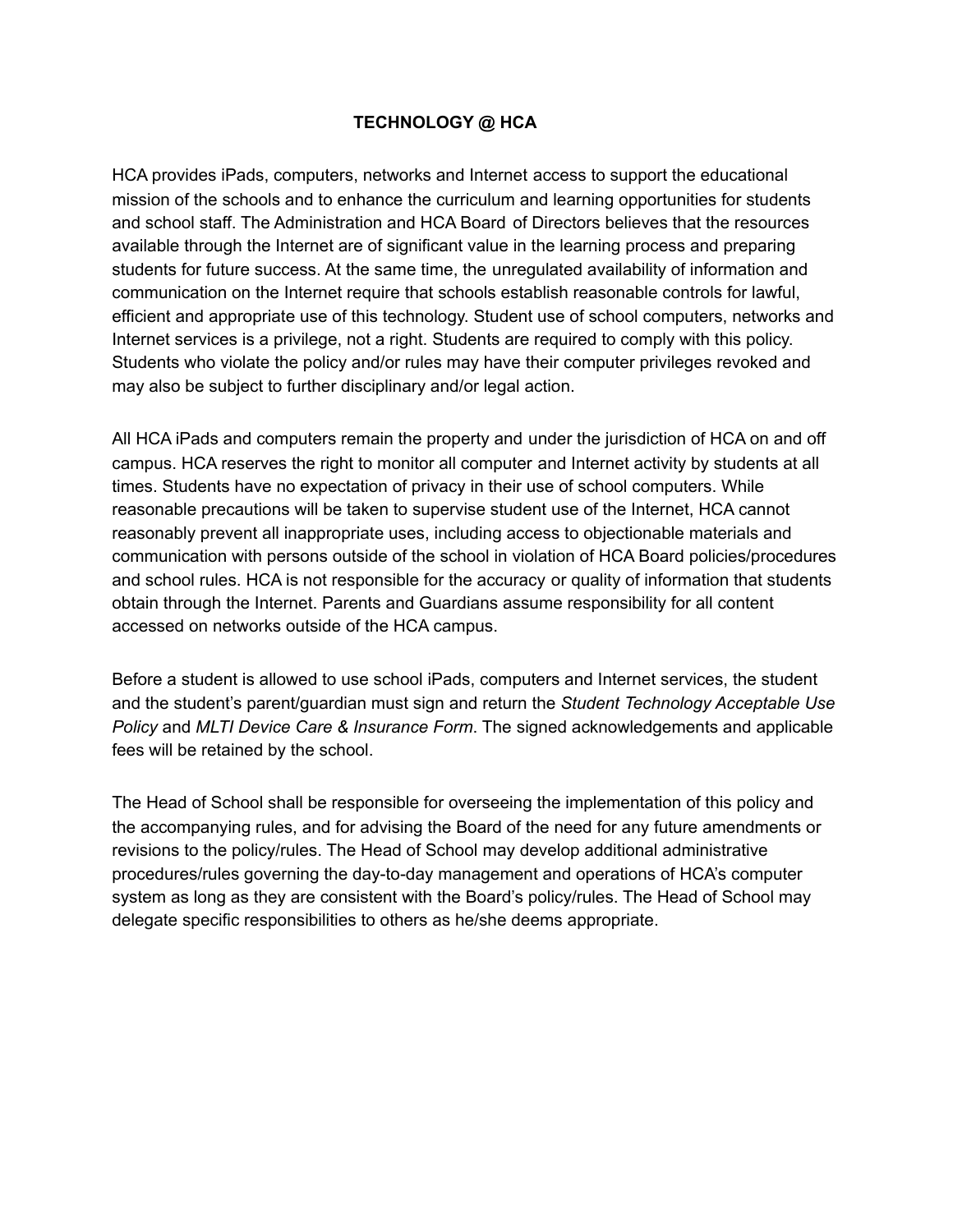# **The HCA Vision for Technology Integration:**

★ Students will develop the 21st century foundational technological literacies necessary for success in college, in the workplace, and in our community.

 $\star$  Teachers will receive professional development and technical support so that they can use technology to advance how students learn and create as well as how students manage, share, and present data during the course of learning experiences and investigations.

★ Regardless of how our technological resources evolve over time, students will have equitable access.

 $\star$  We use technology to make connections with - and to provide services for - our parent body, area citizens and learning partners beyond our community.

A technologically literate student will demonstrate the following skills and habits; s/he will:

- $\star$  Craft or refine meaningful products using technology;
- $\star$  Effectively organize and manage data using technology;
- $\star$  Effectively share or present data using technology;

★ Utilize technological tools to further learning and understanding;

 $\star$  Take advantage of technology's capacity to network people and ideas for new learning and knowledge creation;

★ Efficiently navigate the Internet and locate reliable, relevant information, ideas, and data that deepen learning and understanding;

★ Recognize both when to use technology resources and when books and human resources are superior;

 $\star$  Understand that technology is a tool that can be used in society for both great good and great harm (and everything in between), depending on its user's skills, care, and intentions;

 $\star$  Recognize appropriate boundaries and etiquette with personal use of technology and avoid over-dependence on technology, especially at the expense of human interactions and relationships;

★ Demonstrate proper care and respect for technological resources;

 $\star$  Use technological resources for appropriate educational purposes during educational times and abide by stated acceptable use guidelines at all times;

 $\star$  Recognize that technological needs and capabilities are ever evolving and strive to keep learning and improving his/her technological aptitudes;

 $\star$  Practice healthy ergonomics and habits of computer work.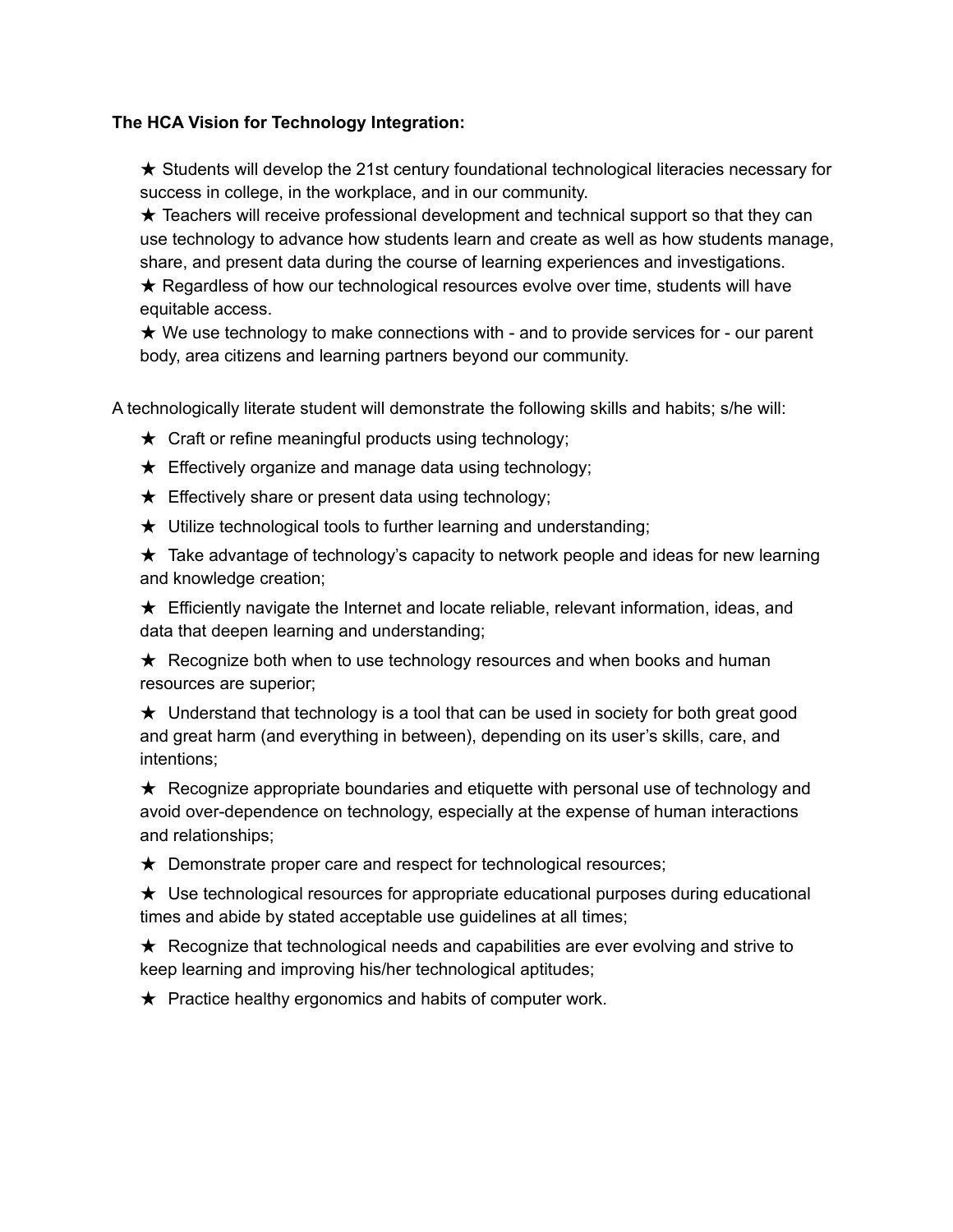# **STUDENT TECHNOLOGY ACCEPTABLE USE POLICY**

These rules are intended to provide general guidelines and examples of prohibited uses, but do not attempt to state all required or prohibited activities by users. Failure to comply with HCA's *Student Technology Acceptable Use Policy* and these rules both on and off campus may result in loss of device and Internet access privileges, disciplinary action and/or legal action.

**Computer Use is a Privilege, Not a Right** Student use of the HCA's computers, networks and Internet services is a privilege, not a right. Unacceptable use/activity may result in suspension or cancellation of privileges as well as additional disciplinary and/or legal action. The Head of School shall have final authority to decide whether a student's privileges will be denied or revoked.

**Acceptable Use** Student access to HCA's computers, networks and Internet services are provided for educational purposes and research consistent with HCA's educational mission, curriculum and instructional goals. The same rules and expectations govern student use of computers as apply to other student conduct and communications. Students are further expected to comply with these rules and all specific instructions from the teacher or other supervising staff member/volunteer when accessing HCA's computers, networks and Internet services.

**Prohibited Use** The user is responsible for his/her actions and activities involving school computers, networks and Internet services, and for his/her computer files, passwords and accounts. Examples of unacceptable uses that are expressly prohibited include, but are not limited to, the following:

- ➔ *Accessing Inappropriate Materials* Accessing, submitting, posting, publishing, forwarding, downloading, scanning or displaying materials that are defamatory, abusive, obscene, vulgar, sexually explicit, sexually suggestive, threatening, discriminatory, harassing and/or illegal; Illegal Activities – Using HCA's computers, networks and Internet services for any illegal activity or that violates other Board policies, procedures and/or school rules;
- ➔ *Violating Copyrights* Copying or downloading copyrighted materials without the owner's permission;
- ➔ *Plagiarism* Representing as one's own work any materials obtained on the Internet (such as term papers, articles, etc.). When Internet sources are used in student work, the author, publisher and Web site must be identified;
- ➔ *Copying Software* Copying or downloading software without the express authorization of the system administrator;
- ➔ *Non-School-Related Uses* Using HCA's computers, networks and Internet services for non-school-related purposes such as private financial gain; commercial, advertising or solicitation purposes, or for any other personal use;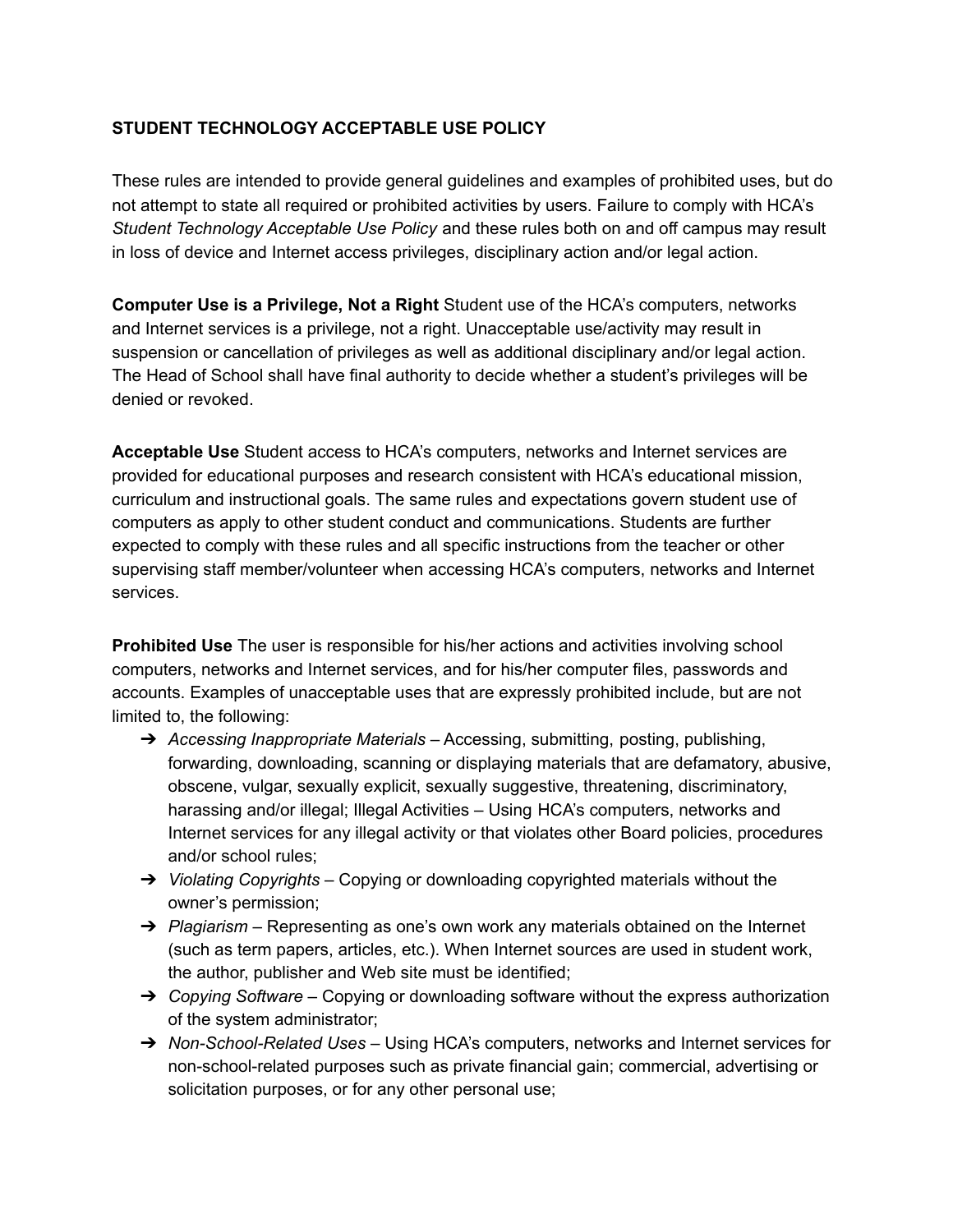- ➔ *Misuse of Passwords/Unauthorized Access* Sharing passwords, using other users' passwords without permission and/or accessing other users' accounts;
- ➔ *Malicious Use/Vandalism* Any malicious use, disruption or harm to HCA's computers, networks and Internet services, including but not limited to hacking activities and creation/uploading of computer viruses;
- ➔ *Unauthorized Access to Chat Rooms/News Groups* Accessing chat rooms or newsgroups without specific authorization from the supervising teacher.

**No Expectation of Privacy** HCA retains control, custody and supervision of all computers, networks and Internet services owned or leased by HCA. HCA reserves the right to monitor all computer and Internet activity by students. Students have no expectation of privacy in their use of school computers, including e-mail and stored files.

**MLTI Insurance Plan** Parents are required to pay an insurance fee for the use of MLTI devices. The fee is \$50/year; students qualifying for reduced lunch are asked to pay \$20/year and this fee is waived for students qualifying for free lunch. This fee covers one instance of accidental damage and will be required again to recover a second instance of damage if it occurs. If this fee is not paid, devices may not be allowed to go home and/or the student or the student's parent/guardian may be responsible for compensating HCA for any losses, costs or damages. See *MLTI Device Care & Insurance Form* below for more information.

**HCA Assumes No Responsibility for Unauthorized Charges, Costs, or Illegal Use** HCA assumes no responsibility for any unauthorized charges made by students, including but not limited to credit card charges, long distance telephone charges, equipment and line costs, or for any illegal use of its computers such as copyright violations.

**Student Security** A student shall not reveal his/her full name, address or telephone number on the Internet without prior permission from a supervising teacher. Students should never meet people they have contacted through the Internet without parental permission. Students should inform their supervising teacher if they access information or messages that are dangerous, inappropriate or make them uncomfortable in any way.

**System Security** The security of HCA's computers, networks and Internet services is a high priority. Any user who identifies a security problem must notify the Head of School. The user shall not demonstrate the problem to others. Any user who attempts or causes a breach of system security shall have his/her privileges revoked and may be subject to additional disciplinary and/or legal action.

**Parental Acknowledgement Required** Students and their parent/guardian are required to sign and return the Student Technology Acceptable Use Policy before being allowed to access school technology.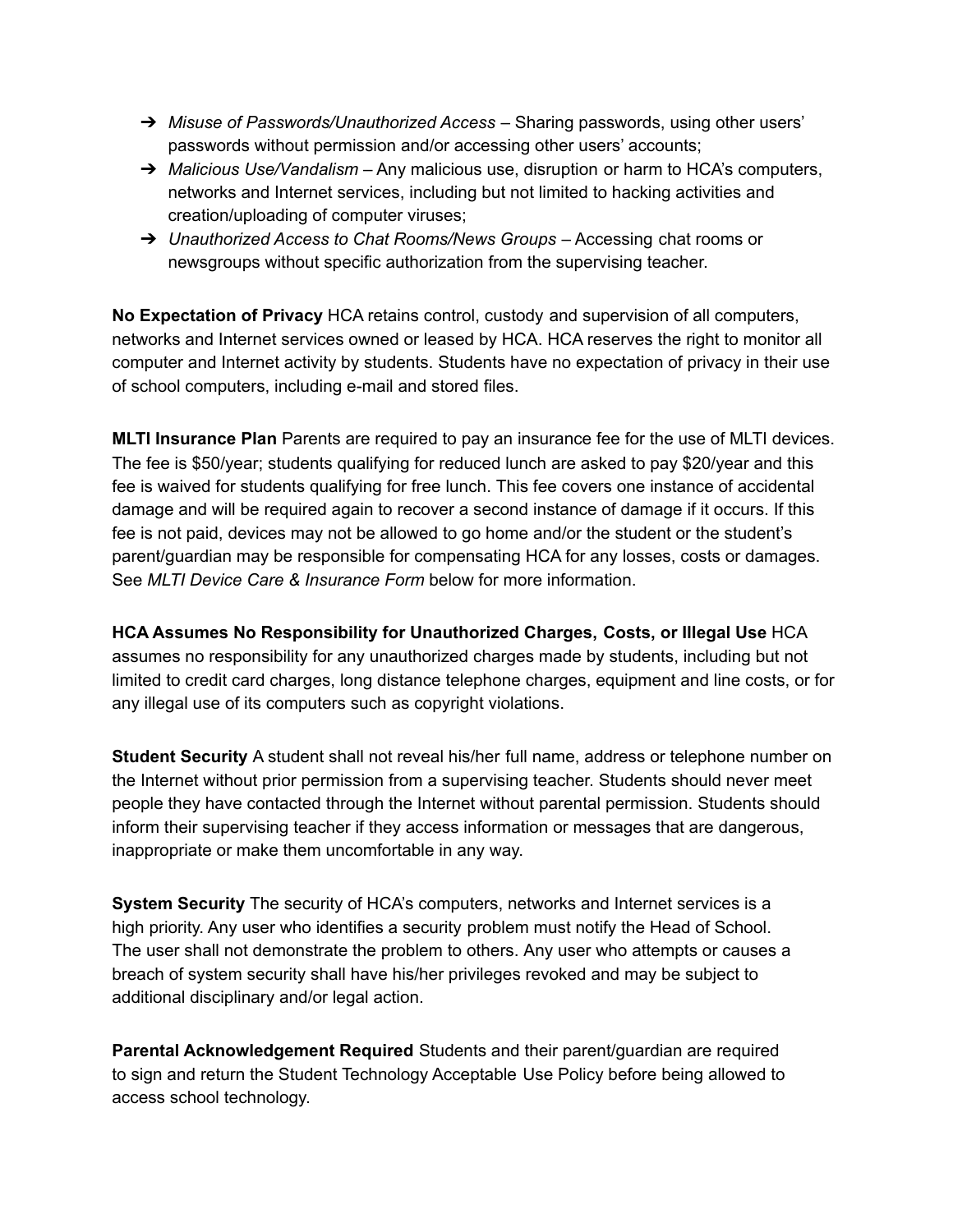**Personal Electronics** Managing the use of cellphones and other personal electronic devices is a part of communicating effectively. Strive to be present and attentive to other members in the community and to recognize the impact personal technology can have on your connections to your community.

**Cell Phones and Texting** Students are allowed to have cell phones with them at school.

- $\rightarrow$  At Division 1: Cell phones must be turned off before students get off the bus in the morning; students may turn a phone back on during dismissal. If a student needs to check a phone to communicate with a parent, he or she can ask permission to go to the office to use his or her cell phone.
- → At Division 2 & 3: Cell phones must be powered off during class. Students may use cell phones during breaks or with express faculty permission only. Students who text or use their cell phones in class without permission will have their phone confiscated until the end of the day. Repeated misuse of cell phones and texting will result in a student needing to turn in a cell phone upon arrival at the building.

### **Electronics/Music**

- $\rightarrow$  Electronics should be used ONLY to promote learning during instructional time.
- $\rightarrow$  Personal electronics (excluding headphones) should not even be visible during instructional time. This includes crew, academic support, field work and team support time - without explicit teacher permission first.
- $\rightarrow$  No music during ANY instructional time unless by teacher permission first.
- $\rightarrow$  No personal gaming during instructional time (including independent study time).

# **Consequences for misuse of personal electronic devices**

If a personal electronic device is used inappropriately,

- First offense: The device will be confiscated until the end of the day.
- Second offense: The device will be confiscated and returned to family/guardian or upon communication with family/guardian.

# *By signing below, I acknowledge that I understand and agree to the above stated terms.*

| <b>Student</b>  | Date |
|-----------------|------|
| Parent/Guardian | Date |
|                 |      |

**MLTI DEVICE CARE & INSURANCE FORM**